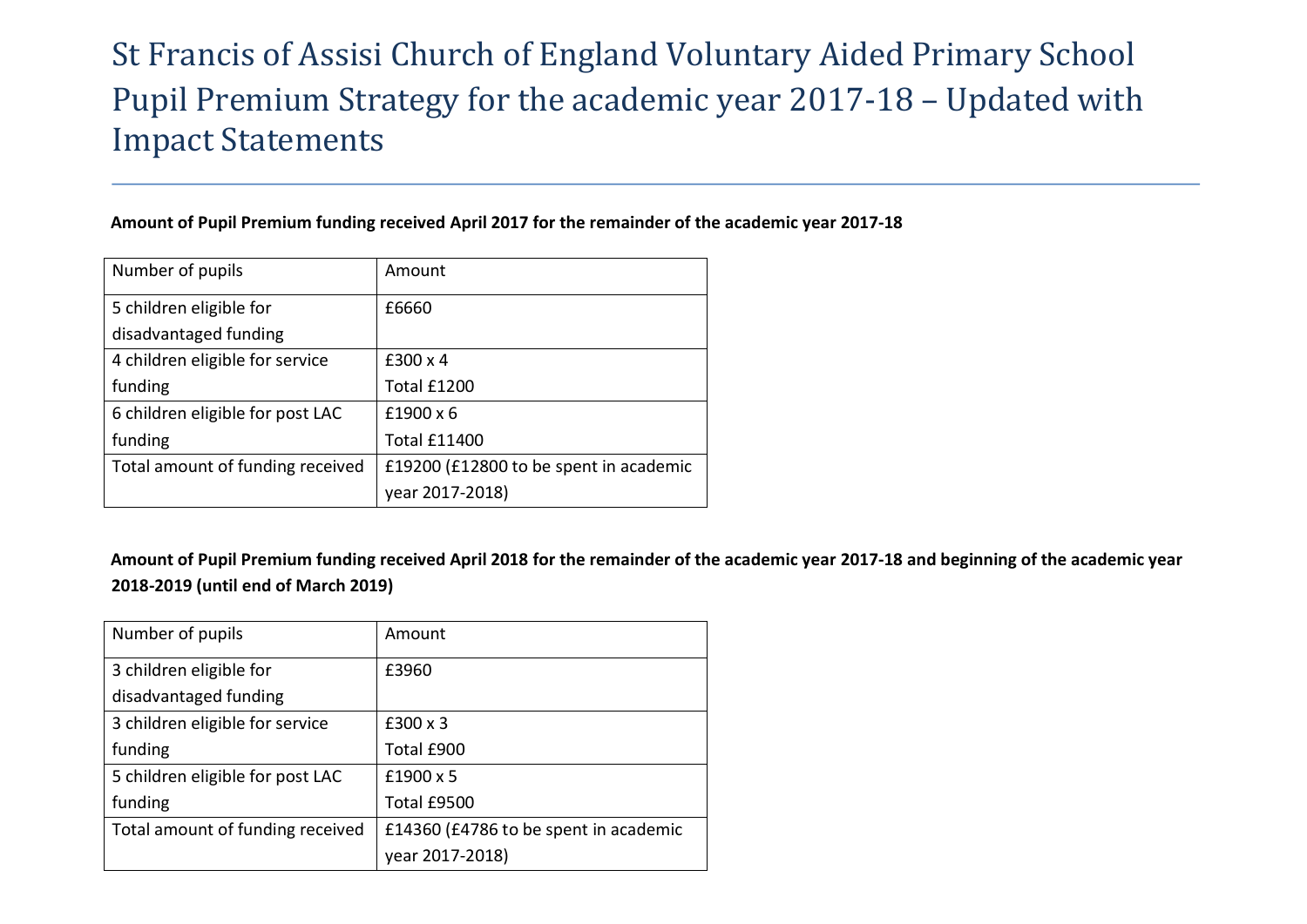## **Identified barriers to educational achievement**

St Francis of Assisi Primary School has identified the following as barriers for some of the pupils currently in receipt of Pupil Premium:

1. Social and emotional welfare – the emotional wellbeing of our children (including developmental vulnerabilities through attachment difficulties) or their ability to socialise appropriately, potentially affecting their ability to learn and make progress, supporting those children who have parents on tour/away from home.

2. Access to extra-curricular activities - educational experiences such as trips, extra-curricular clubs, to help develop life skills, aspirations and participation in physical activities.

3. Rates of progress – the number of children making accelerated progress, reaching GLD at EYFS, achieving national benchmarks at KS1 and 2.

- 4. Cognition difficulties working memory affecting a child's ability with their attention, impulse control and learning capacity.
- 5. Gross and fine motor control skills that are not secure, impacting on writing progress.

## **Key expenditure – how the allocation will be spent for the period Sept 17-April 18 - £12800**

**Additions to be made following budget in April 2018 - £4786 Total - 17586**

| Area of spend                                                            | <b>Focus/Barrier</b>                     | <b>Total allocation</b>                           |
|--------------------------------------------------------------------------|------------------------------------------|---------------------------------------------------|
| Educational experiences - trips, residential visits including RobinWood, | Social and emotional welfare, access     | £500                                              |
| music and sporting clubs                                                 | to extra-curricular activities (1 and 2) |                                                   |
| Continued employment of Pupil Premium Champion two-three half            | All 5 aspects                            | £4935                                             |
| days each week                                                           |                                          |                                                   |
| Additional TA and teacher support in classes and in small                | Rates of progress, cognition             | £5390                                             |
| groups/individual basis, targeted PP focus in Y2 and Y6, interventions,  | difficulties, gross and fine motor       |                                                   |
| training and development                                                 | control $(3, 4$ and $5)$                 |                                                   |
| Release of SENDCO, Maths and English leads                               | Rates of progress (3)                    | £1000                                             |
| Funding for PSA time                                                     | Social and emotional welfare, access     | £330                                              |
|                                                                          | to extra-curricular activities (1 and 2) |                                                   |
| Resources to support and improve learning and teaching                   | All 5 aspects                            | £1000                                             |
| Additional training for staff including lunchtime supervisors            | Social and emotional welfare,            | £750 (increased by another £500 in April 2018 to  |
|                                                                          | cognition difficulties (1 and 4)         | cover attachment lead training for two members of |
|                                                                          |                                          | staff)                                            |
| External agency support e.g. Future Steps (attachment and sensory        | Social and emotional welfare,            | £1300                                             |
| assessments and school/pupil programmes) or play based sessions.         | cognition difficulties (1 and 4)         |                                                   |
| Creation of a sensory/break-out room to aid social and emotional         | Social and emotional welfare,            | £2000                                             |
| difficulties and support individuals/groups.                             | cognition difficulties (1 and 4)         |                                                   |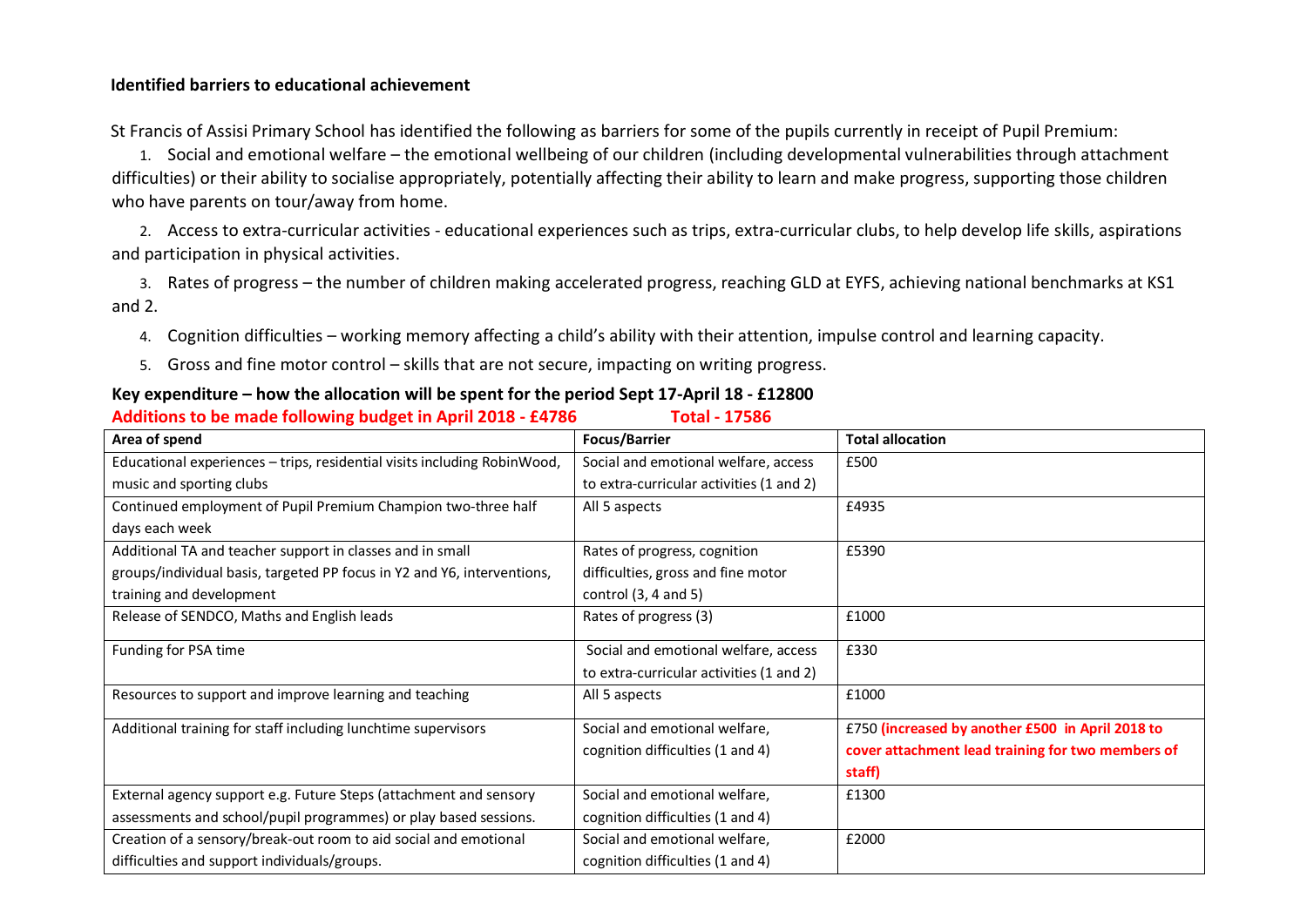|  | £17205<br>Total:<br>70<br>nek             |
|--|-------------------------------------------|
|  | Additional funds taken from school budget |

| Area of spend                                                                                                                                                                                                                                                                                                                                                                                                                                                                                                                                                                                                                       | Intended outcomes - why these approaches are being taken                                                                                                                                                                                                                                                                                                                                                                                                                                                                                                                                                                                                                                                                                                                                                                                                                                     | <b>Actions</b>                                                                                                                                                                                                                                                                                                                                                                                                                                                                                                                                                                                                                                                                                                                                                                                                                                                                                                                                                                                                                                                                                                                                                                                                                                                                                                                                                                                                                                                                                        |
|-------------------------------------------------------------------------------------------------------------------------------------------------------------------------------------------------------------------------------------------------------------------------------------------------------------------------------------------------------------------------------------------------------------------------------------------------------------------------------------------------------------------------------------------------------------------------------------------------------------------------------------|----------------------------------------------------------------------------------------------------------------------------------------------------------------------------------------------------------------------------------------------------------------------------------------------------------------------------------------------------------------------------------------------------------------------------------------------------------------------------------------------------------------------------------------------------------------------------------------------------------------------------------------------------------------------------------------------------------------------------------------------------------------------------------------------------------------------------------------------------------------------------------------------|-------------------------------------------------------------------------------------------------------------------------------------------------------------------------------------------------------------------------------------------------------------------------------------------------------------------------------------------------------------------------------------------------------------------------------------------------------------------------------------------------------------------------------------------------------------------------------------------------------------------------------------------------------------------------------------------------------------------------------------------------------------------------------------------------------------------------------------------------------------------------------------------------------------------------------------------------------------------------------------------------------------------------------------------------------------------------------------------------------------------------------------------------------------------------------------------------------------------------------------------------------------------------------------------------------------------------------------------------------------------------------------------------------------------------------------------------------------------------------------------------------|
| Additional TA support with groups<br>$\bullet$<br>and individuals to support social<br>and emotional wellbeing.<br>Pupil Premium Champion<br>funding/release to work with<br>individuals on a one-to-one basis.<br>Pupil Premium Champion<br>funding/release to meet with<br>parents/carers and staff.<br>Additional training for staff.<br>Resources and equipment to<br>support individual pupils' social<br>and emotional needs - also<br>organised within spare classroom.<br>External agency support sessions<br>and programmes to support home<br>and school e.g. Sensory,<br>Attachment, Therapeutic, Play<br>Based Therapy. | 1. To increase the social and emotional wellbeing of pupils in<br>school.<br>Targeted support to individuals to support development<br>of social skills in classroom and during<br>playtimes/lunchtimes<br>Opportunities for one-to-one time with Pupil Premium<br>Champion to assess children's needs and develop further<br>strategies in liaison with teachers/TAs/parents and carers.<br>To ensure all members of staff understand individual<br>needs relating to social and emotional difficulties and can<br>implement strategies appropriate to individuals.<br>Attachment principles are fully embedded throughout<br>school.<br>Targeted resources and time to for adults to work with<br>children to ensure they have opportunities to<br>communicate with parents who are away.<br>Pupils are able to self-regulate and use strategies to cope<br>in less structured situations. | Half termly discussions between teachers/TAs/Pupil<br>$\bullet$<br>Premium Champion/HT regarding individual pupils<br>including those in receipt of PP and how booster<br>sessions/interventions could improve outcomes.<br>Staff to access attachment training where<br>$\bullet$<br>appropriate, regular discussions across staff.<br>Half termly training with lunchtime supervisors<br>$\bullet$<br>linked to social and emotional strategies.<br>Purchase resources and equipment to support<br>$\bullet$<br>further.<br>TA time working with pupils and additional time to<br>look at strategies, resources and opportunities to<br>develop social and emotional wellbeing.<br>Impact<br>School is now an Attachment Lead School due to<br>$\bullet$<br>funding for training with SENCO and PPC having<br>accessed detailed training. Resources and new<br>strategies have been implemented for pupils inc.<br>Team Pupil, Theraplay.<br>All staff have had training from PAC-UK and this has<br>been used to support individuals.<br>Regulation activities have been implemented for<br>$\bullet$<br>pupils with adult direction.<br>Funding for Occupational Therapy has been<br>$\bullet$<br>accessed as well as some PPG funding used for<br>school and home programmes following<br>assessments.<br>Parents who asked for support with pupils on a<br>$\bullet$<br>one-to-one basis have been to meetings with PP<br>Champion and class teachers. Pupils have accessed<br>one-to-one time. |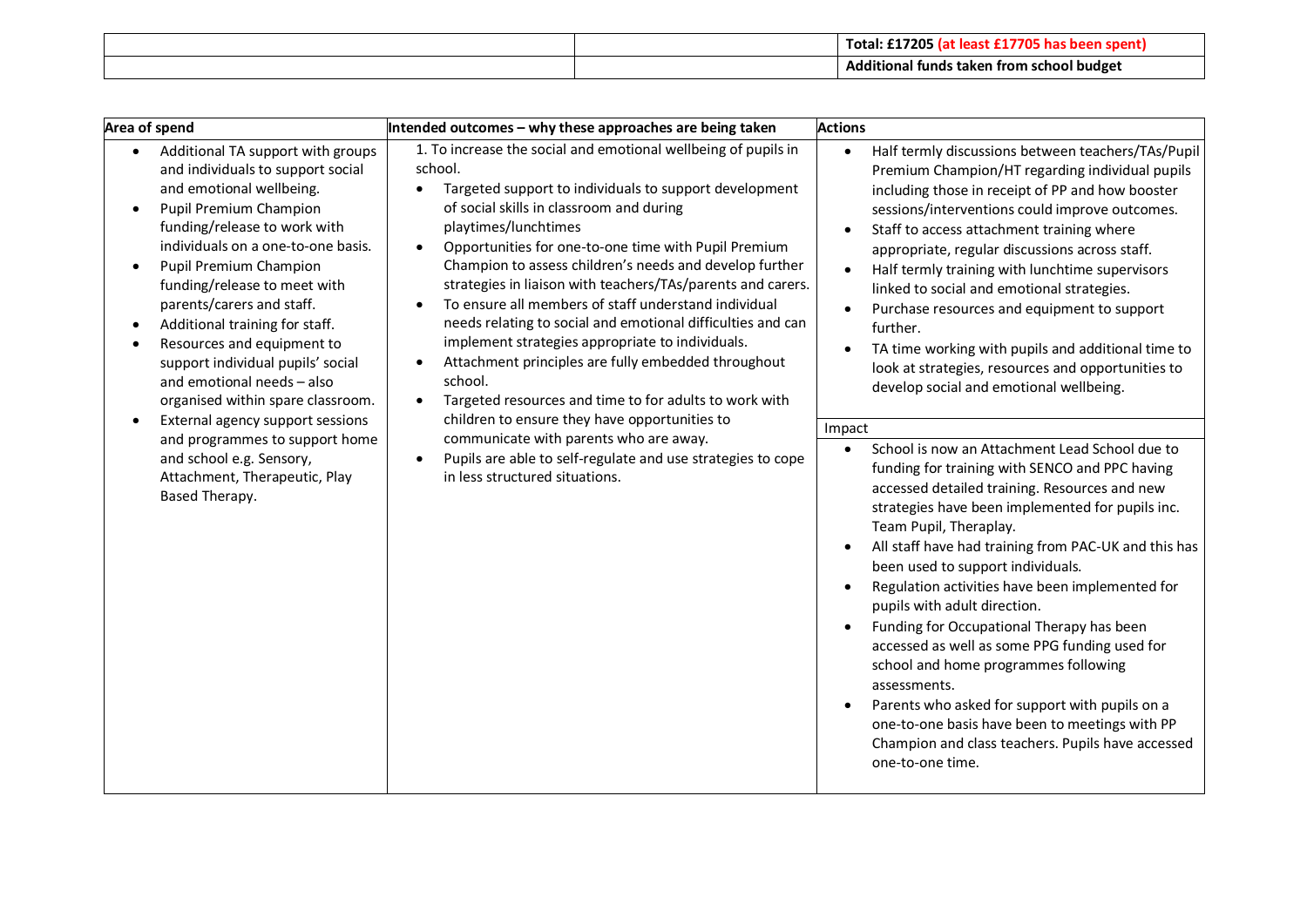| Fully funded residential trip for<br>$\bullet$<br>individual children<br>All visits/trips funded for those<br>$\bullet$<br>parents/carers wishing to access<br>funding for this<br>Extra curricular lunchtime or after<br>school clubs funded at KS1 and KS2<br>Funding for PSA time | 2. To ensure equality of access to all school led educational<br>based activities/initiatives - in line with the school's Single<br>Equality Policy and Charging and Remissions Policy.<br>Improved confidence for pupils in specified areas.<br>Pupils are able to participate fully in school trips and<br>$\bullet$<br>residential trips. Learning is supported by trips that are<br>carefully planned to enhance the school's curriculum.<br>Social skills, independence, perseverance and team-work<br>are developed through participation in group activities<br>and overnight stays on residential visits.<br>Learning tasks tailored to specific needs of pupils - closing<br>$\bullet$<br>gaps in understanding.<br>Talents, skills and efforts in non-academic subjects are<br>$\bullet$<br>celebrated and develop self-confidence.<br>Communication between home and school clear and<br>accurate so parents/carers understand the funding<br>opportunities within school. | Half termly discussions between teachers/TAs/Pupil<br>Premium Champion/HT regarding individual pupils<br>including those in receipt of PP and how booster<br>sessions/interventions could improve outcomes.<br>PSA discussions and communication with<br>$\bullet$<br>parents/carers as well as with coaches/music<br>teachers.<br>PSA to research additional opportunities for extra-<br>curricular activities.<br>Celebration through praise worship.<br>Impact<br>All pupils have equal access to extra-curricular clubs<br>and educational visits. Clubs paid for included<br>music lessons, sport clubs.<br>School admin (supporting as a PSA) has a positive<br>relationship with parents/carers and can support or<br>discuss where needed.<br>All pupils were able to attend the Y6 residential to<br>$\bullet$<br>RobinWood. |
|--------------------------------------------------------------------------------------------------------------------------------------------------------------------------------------------------------------------------------------------------------------------------------------|---------------------------------------------------------------------------------------------------------------------------------------------------------------------------------------------------------------------------------------------------------------------------------------------------------------------------------------------------------------------------------------------------------------------------------------------------------------------------------------------------------------------------------------------------------------------------------------------------------------------------------------------------------------------------------------------------------------------------------------------------------------------------------------------------------------------------------------------------------------------------------------------------------------------------------------------------------------------------------------|---------------------------------------------------------------------------------------------------------------------------------------------------------------------------------------------------------------------------------------------------------------------------------------------------------------------------------------------------------------------------------------------------------------------------------------------------------------------------------------------------------------------------------------------------------------------------------------------------------------------------------------------------------------------------------------------------------------------------------------------------------------------------------------------------------------------------------------|
| Additional L3 TA time in KS2 (3<br>$\bullet$                                                                                                                                                                                                                                         | 3. To increase rates of progress for pupils                                                                                                                                                                                                                                                                                                                                                                                                                                                                                                                                                                                                                                                                                                                                                                                                                                                                                                                                           | Half termly PP meetings with HT - pupils<br>$\bullet$                                                                                                                                                                                                                                                                                                                                                                                                                                                                                                                                                                                                                                                                                                                                                                                 |
| days per week).                                                                                                                                                                                                                                                                      |                                                                                                                                                                                                                                                                                                                                                                                                                                                                                                                                                                                                                                                                                                                                                                                                                                                                                                                                                                                       | highlighted for accelerated progress.                                                                                                                                                                                                                                                                                                                                                                                                                                                                                                                                                                                                                                                                                                                                                                                                 |
| Pupil Premium Champion<br>$\bullet$<br>funding/release to work with                                                                                                                                                                                                                  | Accelerated progress from low starting points needed to<br>further improve GLD.                                                                                                                                                                                                                                                                                                                                                                                                                                                                                                                                                                                                                                                                                                                                                                                                                                                                                                       | Discussion regarding individual pupils including<br>$\bullet$<br>those in receipt of PP and how booster                                                                                                                                                                                                                                                                                                                                                                                                                                                                                                                                                                                                                                                                                                                               |
| individuals on a one-to-one basis.<br>Pupil Premium Champion<br>$\bullet$                                                                                                                                                                                                            | Children need to be more 'school ready' by end of EYFS.<br>$\bullet$<br>Phonics skills need to be further developed throughout<br>$\bullet$                                                                                                                                                                                                                                                                                                                                                                                                                                                                                                                                                                                                                                                                                                                                                                                                                                           | sessions/interventions could improve outcomes.<br>Data analysis at each milestone to identify pupils<br>$\bullet$                                                                                                                                                                                                                                                                                                                                                                                                                                                                                                                                                                                                                                                                                                                     |
| funding/release to meet with staff<br>to discuss needs on a termly basis.                                                                                                                                                                                                            | EYFS and KS1.<br>Phonics check scores need to continue to improve,                                                                                                                                                                                                                                                                                                                                                                                                                                                                                                                                                                                                                                                                                                                                                                                                                                                                                                                    | whose progress is causing concern and to review<br>successes.                                                                                                                                                                                                                                                                                                                                                                                                                                                                                                                                                                                                                                                                                                                                                                         |
| SLT English and Maths lead release<br>$\bullet$<br>time to ensure development and                                                                                                                                                                                                    | including resits at Y2.                                                                                                                                                                                                                                                                                                                                                                                                                                                                                                                                                                                                                                                                                                                                                                                                                                                                                                                                                               | Teachers to identify groups/individuals for TA                                                                                                                                                                                                                                                                                                                                                                                                                                                                                                                                                                                                                                                                                                                                                                                        |
| progression of writing and aspects<br>of maths throughout EYFS, KS1<br>and KS2.                                                                                                                                                                                                      | End of KS1 data needs to continue to improve so<br>individual children reach national benchmarks.<br>Progress across all year groups needs to ensure that                                                                                                                                                                                                                                                                                                                                                                                                                                                                                                                                                                                                                                                                                                                                                                                                                             | support and challenge.<br>Regular review of groupings and re-shaping of focus<br>$\bullet$<br>as required.                                                                                                                                                                                                                                                                                                                                                                                                                                                                                                                                                                                                                                                                                                                            |
| Release of SENCo to support<br>teachers with provision mapping<br>and interventions.                                                                                                                                                                                                 | children are making accelerated progress whenever<br>possible.<br>End of KS2 data needs to indicate accelerated progress.                                                                                                                                                                                                                                                                                                                                                                                                                                                                                                                                                                                                                                                                                                                                                                                                                                                             | English and Maths leads to monitor writing and<br>maths teaching and learning throughout EYFS, KS1<br>and KS2.                                                                                                                                                                                                                                                                                                                                                                                                                                                                                                                                                                                                                                                                                                                        |
| SLT Maths and English lead release<br>$\bullet$                                                                                                                                                                                                                                      |                                                                                                                                                                                                                                                                                                                                                                                                                                                                                                                                                                                                                                                                                                                                                                                                                                                                                                                                                                                       | Impact                                                                                                                                                                                                                                                                                                                                                                                                                                                                                                                                                                                                                                                                                                                                                                                                                                |
| time to challenge target setting<br>and monitor support and                                                                                                                                                                                                                          |                                                                                                                                                                                                                                                                                                                                                                                                                                                                                                                                                                                                                                                                                                                                                                                                                                                                                                                                                                                       | 50% of disadvantaged pupils reached the threshold<br>$\bullet$                                                                                                                                                                                                                                                                                                                                                                                                                                                                                                                                                                                                                                                                                                                                                                        |
| challenge.                                                                                                                                                                                                                                                                           |                                                                                                                                                                                                                                                                                                                                                                                                                                                                                                                                                                                                                                                                                                                                                                                                                                                                                                                                                                                       | for the phonics screening check at the end of Year<br>1.                                                                                                                                                                                                                                                                                                                                                                                                                                                                                                                                                                                                                                                                                                                                                                              |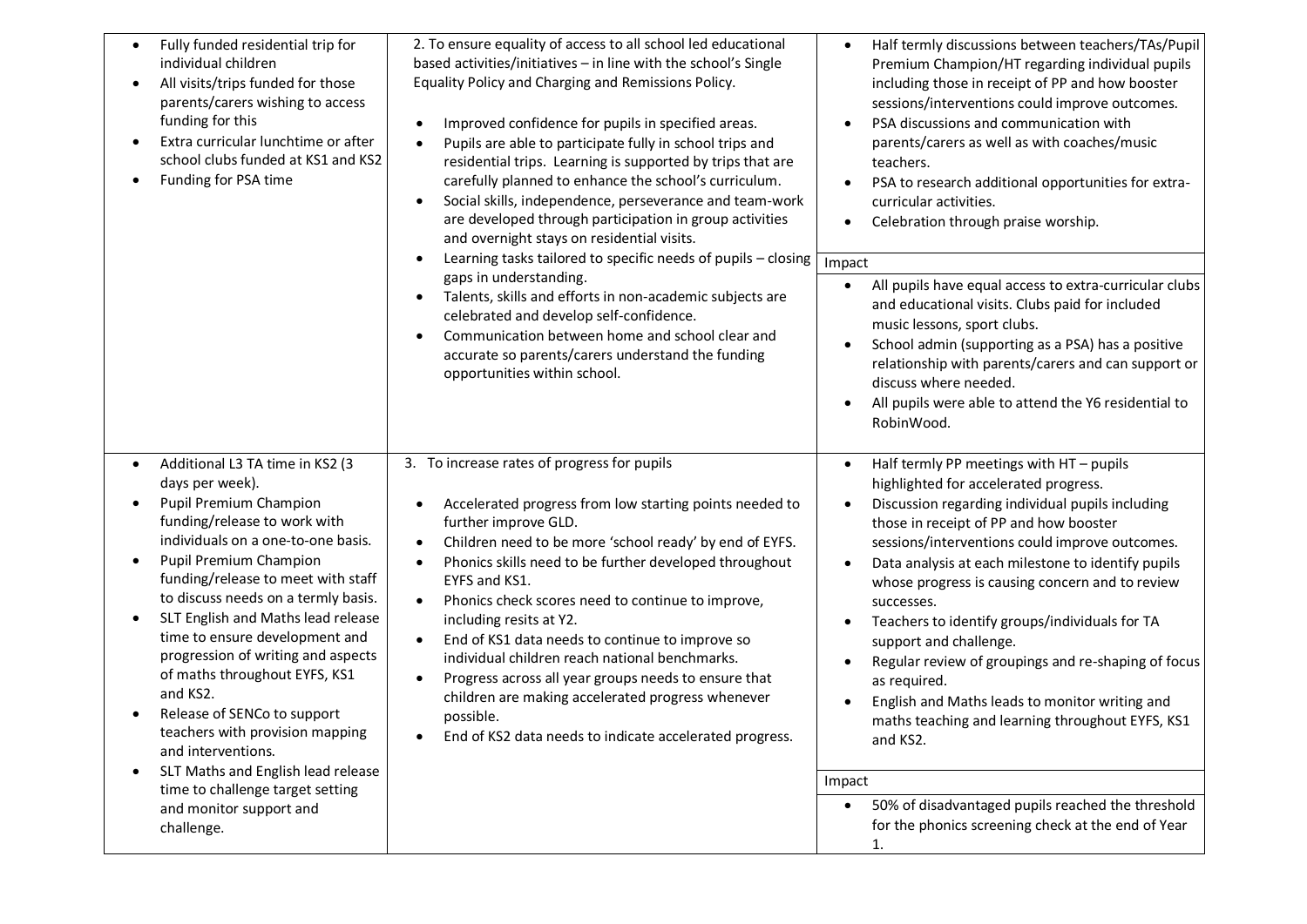|                                                                                                                                                                                                                                                                                                                   |                                                                                                                                                                                                                                                                                   | 50% of disadvantaged pupils reached Expected for<br>$\bullet$<br>CRWM at the end of KS1.<br>100% of disadvantaged pupils reached Expected for<br>$\bullet$<br>CRWM at the end of KS2.<br>For pupils who did not reach thresholds at the end<br>$\bullet$<br>of each key stage, progress was made and detailed<br>records have been kept.<br>Progress of pupils in other year groups has also<br>$\bullet$<br>been monitored and can be provided.                                                                                                                                                                                                       |
|-------------------------------------------------------------------------------------------------------------------------------------------------------------------------------------------------------------------------------------------------------------------------------------------------------------------|-----------------------------------------------------------------------------------------------------------------------------------------------------------------------------------------------------------------------------------------------------------------------------------|--------------------------------------------------------------------------------------------------------------------------------------------------------------------------------------------------------------------------------------------------------------------------------------------------------------------------------------------------------------------------------------------------------------------------------------------------------------------------------------------------------------------------------------------------------------------------------------------------------------------------------------------------------|
| 4. To increase impulse control, attention and learning<br>Resources - including ICT based.<br>TA time to work with children on<br>capacity.<br>specific activities.<br>Training for staff including<br>Resources and adult time will support self-regulation<br>lunchtime supervisors.<br>and increase attention. | Termly meetings to assess whether progress is<br>$\bullet$<br>being made through use of resources with SENCo.<br>Monitoring of provision mapping and progress.<br>$\bullet$<br>Observations during class and unstructured time<br>$\bullet$<br>and support for individual pupils. |                                                                                                                                                                                                                                                                                                                                                                                                                                                                                                                                                                                                                                                        |
|                                                                                                                                                                                                                                                                                                                   | Training needed to ensure resources and time used                                                                                                                                                                                                                                 | Impact                                                                                                                                                                                                                                                                                                                                                                                                                                                                                                                                                                                                                                                 |
|                                                                                                                                                                                                                                                                                                                   | appropriately and effectively.                                                                                                                                                                                                                                                    | School is now an Attachment Lead School due to<br>$\bullet$<br>funding for training with SENCO and PPC having<br>accessed detailed training. Resources and new<br>strategies have been implemented for pupils inc.<br>Team Pupil, Theraplay.<br>Regulation activities have been implemented for<br>pupils with adult direction.<br>Funding for Occupational Therapy has been<br>$\bullet$<br>accessed as well as some PPG funding used for<br>school and home programmes following<br>assessments.<br>Time for observing Occupational therapy has<br>$\bullet$<br>ensured that staff have a greater understanding of<br>regulation and the importance. |
| Resources - including ICT based.<br>TA time to work with children on<br>specific activities (L3 TAs in KS2).<br>Release of SENCo to support                                                                                                                                                                       | To develop gross and fine motor control to ensure this is<br>5.<br>no longer a barrier to learning.                                                                                                                                                                               | Termly meetings to assess whether progress is<br>being made through use of resources with SENCo.<br>Monitoring of interventions and progress.<br>$\bullet$                                                                                                                                                                                                                                                                                                                                                                                                                                                                                             |
| teachers with strategies and                                                                                                                                                                                                                                                                                      | Developing gross motor control, then fine motor control                                                                                                                                                                                                                           | Impact                                                                                                                                                                                                                                                                                                                                                                                                                                                                                                                                                                                                                                                 |
| develop EYFS practices for children<br>needing support.                                                                                                                                                                                                                                                           | will prepare children for improved pencil control.<br>Sustained writing will improve when children are ready.<br>$\bullet$                                                                                                                                                        | Y1 activities implemented following on from EY<br>practices.<br>A range of interventions have supported pupils in<br>$\bullet$<br>their fine motor control across KS2.<br>Resources purchased have supported KS2 pupils in<br>achieving expected outcomes.                                                                                                                                                                                                                                                                                                                                                                                             |